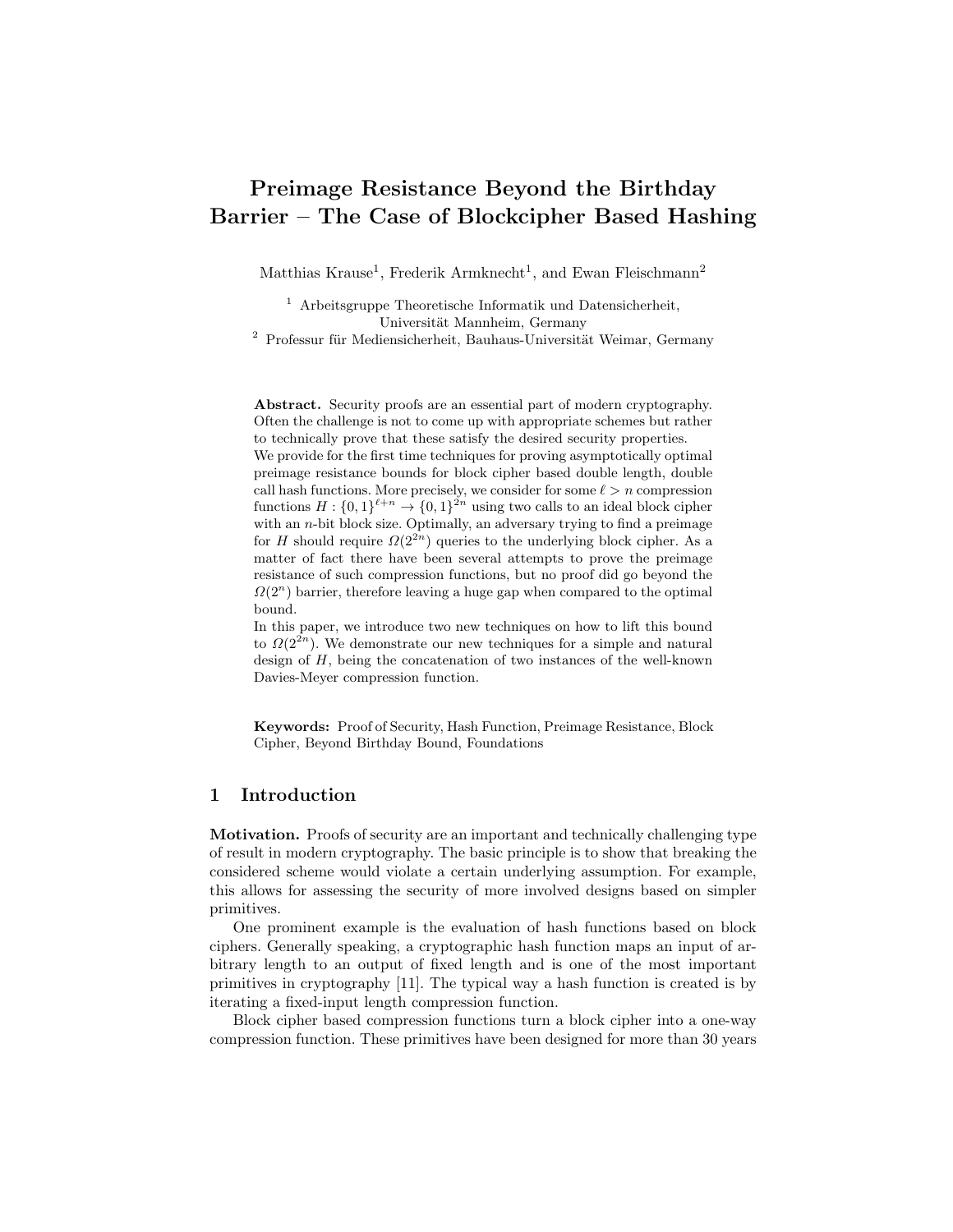and are still in the focus of cryptographic research (for example, see the current SHA-3 contest for a new hash function standard). The security of such compression functions is usually evaluated in the ideal cipher model. This means that

- the block cipher  $E_K(X) := E(K,X) : \{0,1\}^{\ell} \times \{0,1\}^n \longrightarrow \{0,1\}^n$  included in the construction is supposed to be ideal in the sense that, from the perspective of the attacker,  $\{E_K(\cdot), K \in \{0,1\}^{\ell}\}\$ is a collection of randomly and independently chosen permutations over  $\{0,1\}^n$  and
- the adversary is an oracle Turing machine which is allowed to pose oracle queries of type  $E_K(X)$  (encryption query) and  $E_K^{-1}(Y)$  (decryption query),  $X, Y \in \{0, 1\}^n, K \in \{0, 1\}^{\ell}, \text{ and}$
- the adversary's resources are measured by the number of oracle queries.

Regarding the security, the common notions refer to collision attacks (finding two inputs that map to the same output), preimage attacks (given an output, find a matching input), and second-preimage attack s (given an input-output pair, find another different input that maps to the same output).

Recall that for an ideal compression or hash function, i.e. a random function with output length v bits, the effort for finding a collision is in  $\Theta(2^{v/2})$  and for finding a preimage or second-preimage is in  $\Theta(2^v)$ . Thus, the security of constructions should be measured in comparison to these bounds.

In a pioneering work, Preneel et al. [14] investigated single output length block cipher based compression functions of type  $H(M, V) = E_K(X) \oplus U$ , where E is a block cipher and  $K, X, U \in \{0, M, V, M \oplus V\}$ . They showed attacks on 52 out of the  $4<sup>3</sup> = 64$  possibilities, leaving the security of the 12 remaining candidates as an open question. Almost 10 years later, Black et al. [2] introduced new techniques for a formal and quantitative treatment of those 64 constructions and proved that, in the ideal-cipher model, the 12 schemes singled out by Preneel et al. in fact are secure including the Davies-Meyer compression function  $H(K, X) = E_K(X) \oplus X$ (cf. [17]), which will play a crucial role also in the context of this paper. Till today, any proof of security for block-cipher based hash functions is, in principle, built around the techniques provided by Black et al.

Summarizing, on can say that for single length simple compression functions designs are known that achieve optimal or near-optimal security bounds (regarding collision, preimage and 2nd-preimage resistance)

However because of the short output length of most practical block ciphers, e.g.,  $n = 128$ -bit, one is interested in sound design principles for *double length* (DL) hash functions. Such constructions usually use one block cipher with n-bit output as the building block by which messages are projected to a fixed  $2n$ bit string. Here, the current state of knowledge is much less mature. Although several promising DL constructions are known where (near-)optimal preimage bounds might hold, no techniques are known for assessing these questions. Several authors, [5, 6, 10, 12, 7, 8] have tried to analyze preimage resistance, but none could make any statements if the number of queries exceeds the birthday bound  $2^n$ . Due to the lack of alternatives, all known attempts were using the Black et al. techniques. Not surprisingly, several authors,  $e.g., [5, 6, 10]$ , called the challenge of finding more satisfying preimage bounds as one of the important open problems in the field of block cipher based hash functions.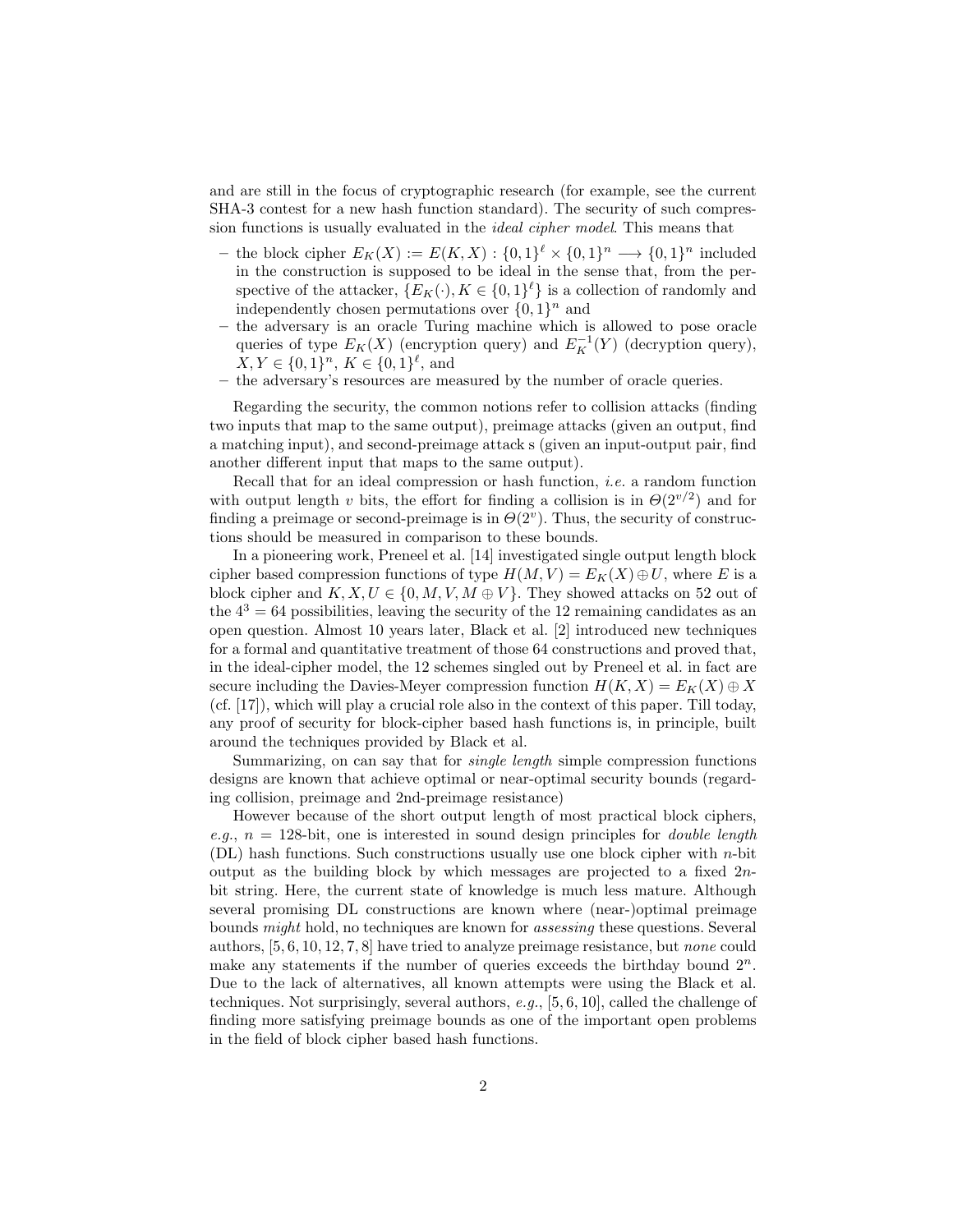Contribution. In this paper, we present two new techniques for deriving preimage resistance bounds for block cipher based *double length* cryptographic hash functions in the ideal cipher model. These techniques allow not only for the first time results far beyond the birthday barrier but also prove asymptotically optimal bounds. We demonstrate these by analyzing the following natural compression functions, using twice the Davies-Meyer compression function,

$$
H_1(K,X) = \left(E_{K||0}(X) \oplus X, E_{\overline{K}||1}(X) \oplus X\right)
$$

where  $\overline{K}$  denotes the bit-by-bit complement of K and '||' the concatenation of bit strings. Note that, in the ideal cipher model, the ciphers  $E_{K||0}$  and  $E_{\overline{K}||1}$  are independent. Using our new techniques, we are able to prove the following:

- 1. No adversary can find a preimage with probability greater than 1/2 with less than  $2^{-5} \cdot 2^{2n}$  queries.
- 2. For greedy adversaries, i.e., adversaries that make only queries for which the success probability of finding a preimage is non-zero, we prove with another technique a bound of  $2^{-9} \cdot 2^{2n}$  queries.

Note that both techniques deliver an asymptotically optimal bound. The introduced techniques are based on studying the complexity of a more general algorithmic problem: the computation of a common fixed point of two independently chosen random permutations<sup>3</sup>. Therefore, the proof techniques developed in this paper might be also interesting for a broader community.

For similar reasons, we present the second technique here as well, although it achieves a somewhat weaker result (lower bound for a restricted class of adversaries) for  $H_1$ . It might well be that the situation is the other way around for other constructions. More precisely, there exist important constructions like Tandem-DM where the first technique is not directly applicable. Therefore, we consider it being highly important that for analyzing other constructions, several techniques are known.

Outline. In Section 2, we provide the definitions and statements used in this paper. Section 3 gives a lower bound of preimage resistance of  $2^{-5} \cdot 2^{2n}$  queries for  $H_1$ . Using a completely different technique, for greedy adversaries, a bound of  $2^{-9} \cdot 2^{2n}$  queries is given in Section 4. In Section 5 we discuss our results and conclude the paper.

## 2 Preliminaries

**General Notations.** An  $(r, n)$ -block cipher is a keyed family of permutations consisting of two paired algorithms  $E: \{0,1\}^{\ell} \times \{0,1\}^n \rightarrow \{0,1\}^n$  and  $E^{-1}$ :  $\{0,1\}^{\ell} \times \{0,1\}^n \to \{0,1\}^n$  both accepting a key of size  $\ell$  bits and an input block

<sup>&</sup>lt;sup>3</sup> For two permutations  $\pi, \pi'$  defined on the same domain D, a common fixed point is a value  $x \in D$  s.t.  $\pi(x) = \pi'(x) = x$ .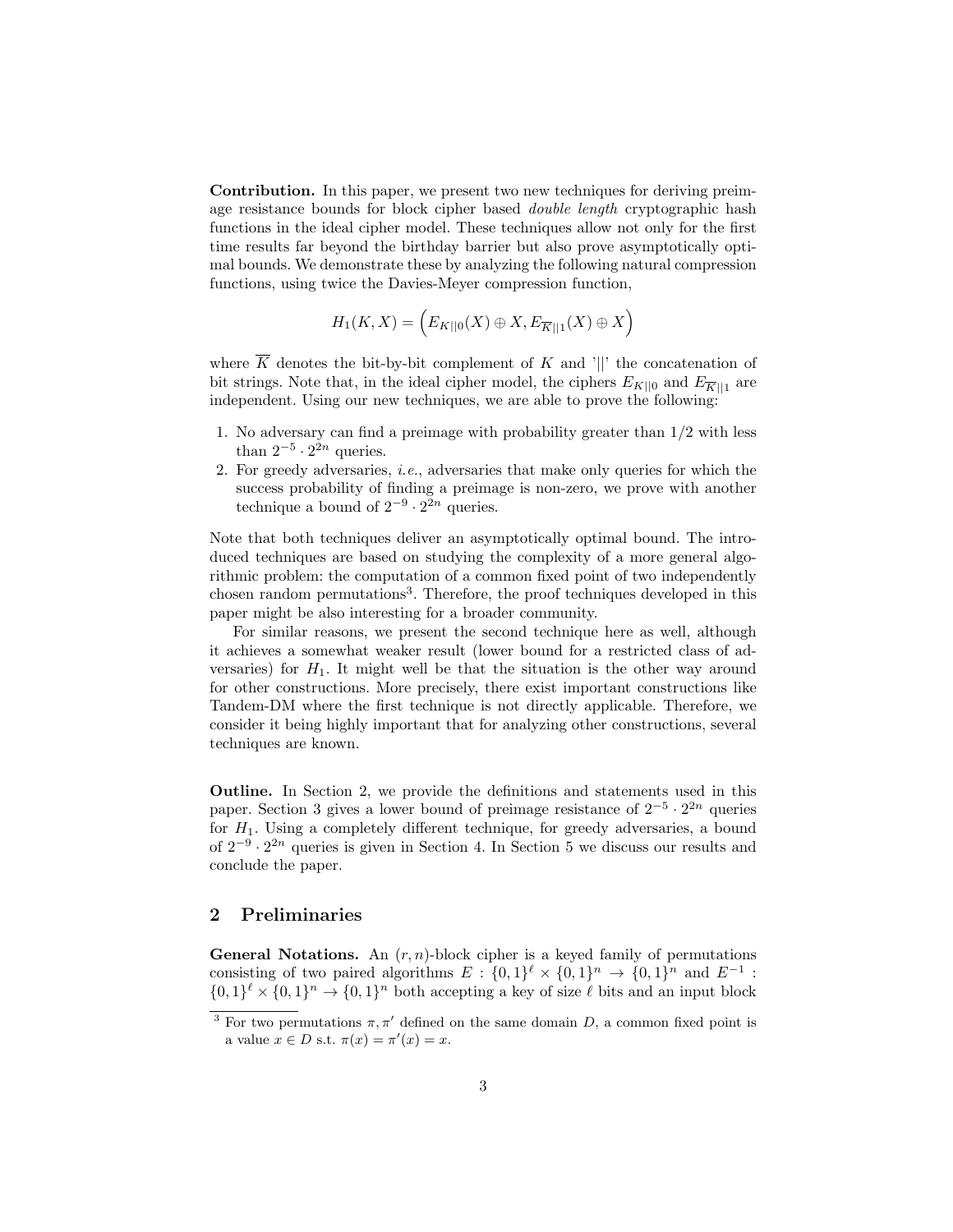of size n bits for some  $\ell > n$ . For positive n,  $Block(\ell, n)$  is the set of all  $(\ell, n)$ block ciphers. For any  $E \in Block(\ell, n)$  and any fixed key  $K \in \{0, 1\}^{\ell}$ , decryption  $E_{K_1}^{-1} := E^{-1}(K, \cdot)$  is the inverse function of encryption  $E_K := E(K, \cdot)$ , so that  $E_K^{-1}(E_K(X)) = X$  holds for any input  $X \in \{0,1\}^n$ . In the ideal cipher model [2, 4, 9] E is modeled as a family of random permutations  ${E_K}$  whereas the random permutations are chosen independently for each key  $K$ , *i.e.*, formally  $E$ is selected randomly from  $Block(\ell, n)$ . We use the convention to write oracles, that are provided to an algorithm, as superscripts. For example  $A^E$  is an algorithm A with oracle access to  $E$  to which  $\mathcal A$  can request forward and backward queries. For ease of presentation, we identify the sets  $\{0,1\}^{a+b}$  and  $\{0,1\}^a \times \{0,1\}^b$ . Similarly for  $A \in \{0,1\}^a$  and  $B \in \{0,1\}^b$ , the concatenation of these bit strings is denoted by  $A||B \in \{0,1\}^{a+b} = \{0,1\}^a \times \{0,1\}^b$ .

Preimage Resistance. Insecurity is quantified by the success probability of an optimal resource-bounded adversary. The resource is the number of queries (forward and backward) to the block cipher E. An adversary is a computationally unbounded but always-halting algorithm A with access to  $E \in Block(\ell, n)$ . The adversary may make a *forward* query  $(K, X)$  to discover the corresponding value  $Y = E_K(X)$ , or a backward query  $(K, Y)$ , so as to learn the corresponding value  $X = E_K^{-1}(Y)$  such that  $E_K(X) = Y$ . Either way, the result of the query is stored in a triple  $(K_i, X_i, Y_i) := (K, X, Y)$  and the *query history*  $\mathcal Q$  is the tuple  $(Q_1, \ldots, Q_q)$  where  $Q_i = (K_i, X_i, Y_i)$  and q is the total number of queries made by the adversary. Without loss of generality, we assume that  $A$  asks at most once on a triplet of a key  $K_i$ , a plaintext  $X_i$  and a ciphertext  $Y_i$  obtained by a query and the corresponding reply. For a set S, let  $z \stackrel{\$}{\leftarrow} S$  represent random sampling from S under the uniform distribution. For a probabilistic algorithm  $\mathcal{M}$ , let  $z \stackrel{\$}{\leftarrow} \mathcal{M}$ mean that  $z$  is an output of  $M$  and its distribution is based on the random choices of M.

A preimage finding adversary is an algorithm whose goal is to find a preimage of a specific compression function. There are several approaches known on how to define this notion [15]. We opt for the (Pre) notion of preimage resistance, which intuitively states that a function is a one-way function<sup>4</sup>. This notion does imply weaker notions as,  $e.g.,$  everywhere preimage resistance (ePre) and always preimage resistance (aPre).

**Definition 1.** (Preimage Resistance Pre  $(15)$ ) Let H be a block cipher based compression function,  $H: \{0,1\}^{m+l} \to \{0,1\}^l$ . Fix an adversary A with access to oracles  $E, E^{-1}$ . The advantage of A to invert H is the real number

$$
\mathbf{Adv}_{H}^{Pre}(\mathcal{A}) = \Pr[E \stackrel{\$}{\leftarrow} Block(\ell, n); A \stackrel{\$}{\leftarrow} \{0, 1\}^{m+l}; B \stackrel{\$}{\leftarrow} H(A);
$$

$$
A' \stackrel{\$}{\leftarrow} \mathcal{A}^{E}(B) : H(A') = B].
$$

<sup>&</sup>lt;sup>4</sup> A cryptographic one-way function is a function that is easy to evaluate but practically hard to invert.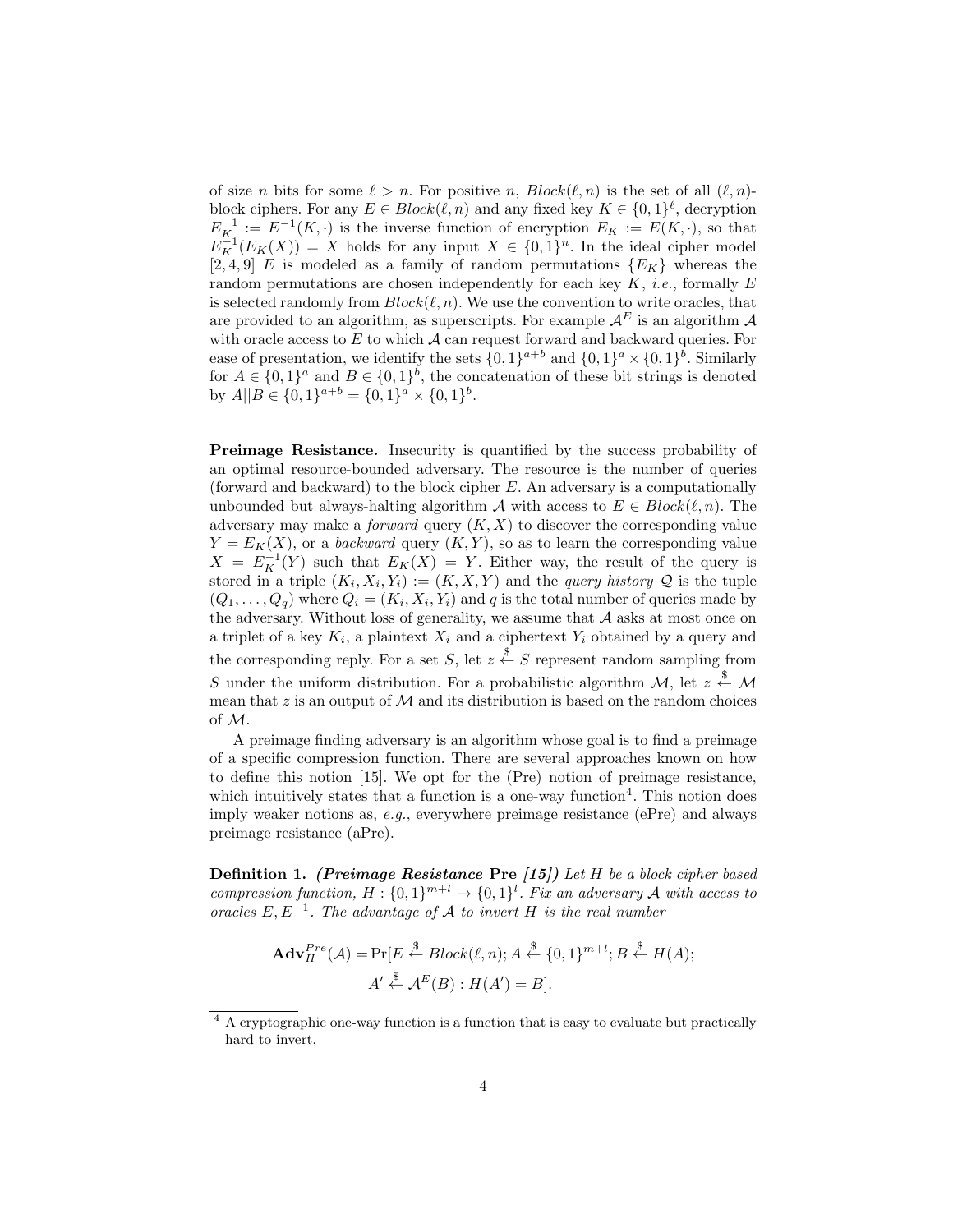Again, for  $q \geq 1$ , we write

$$
\mathbf{Adv}_{H}^{Pre}(q) = \max_{\mathcal{A}} \{ \mathbf{Adv}_{H}^{Pre}(\mathcal{A}) \}
$$

where the maximum is taken over all adversaries that ask at most  $q$  oracle queries.

Online/offline model. With respect to the operation mode of the ideal cipher oracle, there exists two variants: In the offline version, the oracle in advance chooses the random  $(r, n)$ -block cipher E. In the online version, for each new query, the oracle chooses the answer at random with respect to the uniform distribution from the set of possible answers. Although both versions are *equivalent* from an adversaries' perspective, adopting one or the other model can help for more compact arguments. In that sense the bound in the following Section 3 is derived with respect to the the offline version of the E-oracle, while the bound of Section 4 is based on the online version.

# 3 A Technique for proving a Preimage Resistance Bound in  $\Omega(2^{2n})$  for Arbitrary Adversaries

#### 3.1 Preliminaries

In this section we prove an  $\Omega(2^{2n})$  lower bound on the number of queries necessary for finding a preimage with a chance of success of at least  $1/2$ . Although an adversary can pose, by definition, arbitrary queries to the E-oracle, certain pairs of queries can be naturally grouped to "meta queries". For example, asking in the  $H_1$  case for the value  $E_{K||0}(X)$  is not sufficient for deciding whether a preimage has been found without asking (or knowing) the value  $E_{\overline{K}||1}(X)$ . Therefore, we consider meta queries instead which are selected by the following criteria: (i) One meta query/response pair should provide all information necessary for deciding whether the asked parameters yield a preimage. (ii) The set of meta queries should not restrict the set of possible  $E$ -queries. That is, for each possible values  $X$ , Y, and K, there should exist meta queries that provide the value  $E_K(X)$  resp.  $E_K^{-1}(Y)$ . Based on these considerations, we use the following meta queries:

**Type-I:** Query  $Q = (I, X, K)$ . Response:  $Y = E_{K||0}(X)$  and  $Y' = E_{\overline{K}||1}(X)$ .) **Type-II:** Query  $Q = (II, Y, K)$ . Response  $X = E_{K||0}^{-1}(Y)$  and  $Y' = E_{\overline{K}||1}^{-1}(X)$ .) **Type-III:** Query  $Q = (III, Y, K)$ . Response  $X = E^{-1}_{\overline{R}}$  $\frac{1}{|K| \cdot 1}(Y')$  and  $Y = E_{K||0}(X)$ .)

The 5-tuple  $(T, X, Y, Y', K), T \in \{I, II, III\}$ , is called the *query-response pair*  $(Q, R(Q))$ . We remark that our analysis is based on the number of meta-queries an adversary has to ask.

We continue with an important observation on  $H_1$ .

**Lemma 1 (Reduction to** (0,0)-Case). For any  $(U, V) \in \{0, 1\}^{2n}$ , the complexity of finding a preimage to the hash value  $(U, V)$  w.r.t.  $H_1$  is the same as the complexity of finding a preimage to the hash value  $(0,0)$  w.r.t.  $H_1$ .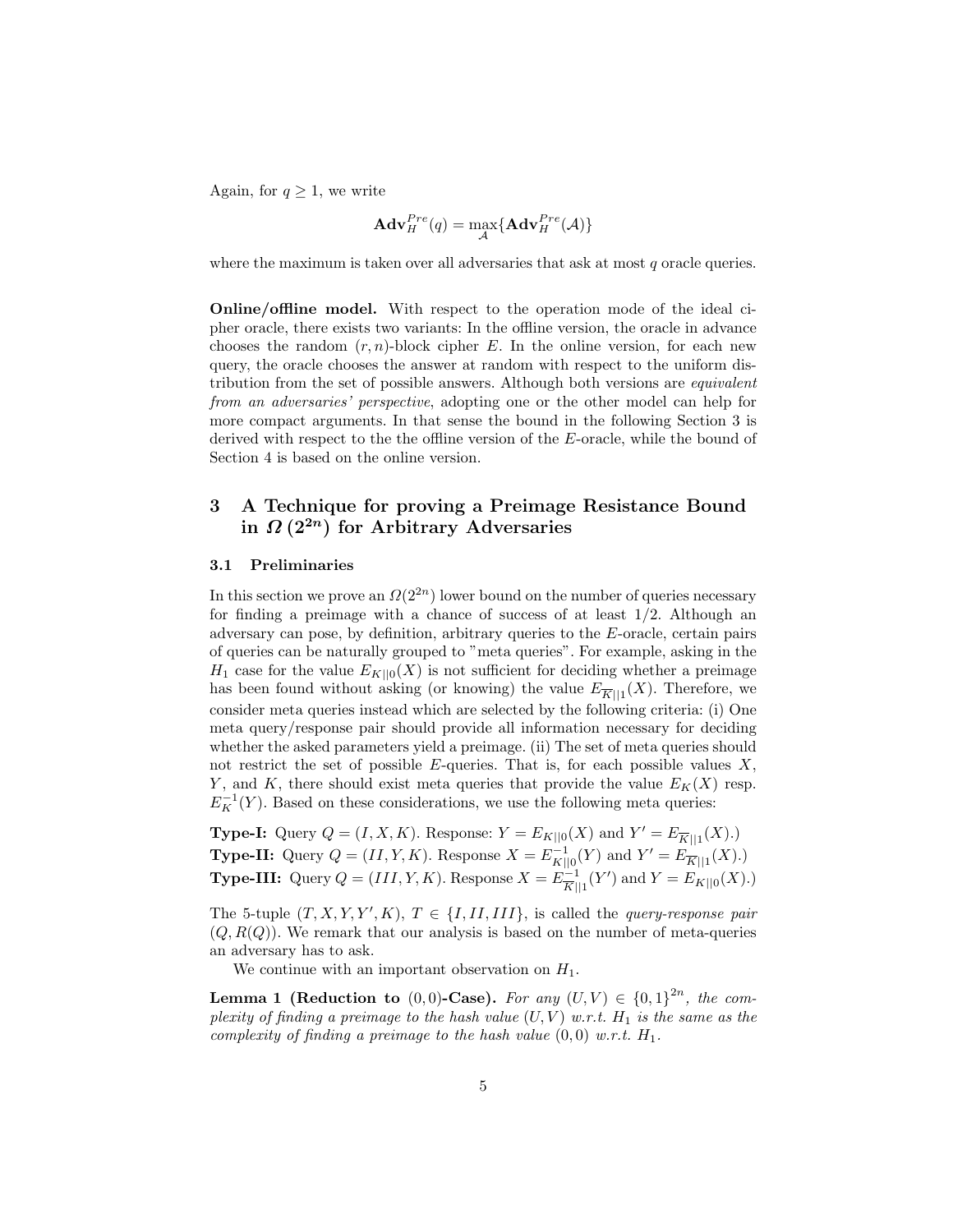*Proof.* Finding a preimage to the image  $(U, V) \in \{0, 1\}^{2n}$  is equivalent to finding a key-prefix  $K \in \{0,1\}^{\ell-1}$  and an input  $X \in \{0,1\}^n$  such that  $\tilde{E}_{K||0}(X) =$  $\tilde{E}_{K||1}(X) = X$ , where the  $(\ell, n)$ -block cipher  $\tilde{E}$  is defined as follows: For any key  $\kappa = (\kappa_1, \cdots, \kappa_\ell)$  and any  $X \in \{0,1\}^n$  let  $\tilde{E}_\kappa(X) := E_\kappa(X) \oplus U$  if  $\kappa_\ell = 0$  and  $\tilde{E}_{\kappa}(X) := E_{\kappa}(X) \oplus V$  if  $\kappa_{\ell} = 1$ .

Note that assigning  $\tilde{E}$  to E defines a bijective mapping over  $Block(\ell, n)$ . The outputs of  $E$  and  $E$  are uniformly distributed. Consequently, the effort for finding a preimage to the image  $(U, V)$  is the same as of finding a preimage to the image  $(0,0).$ 

In other words, finding a preimage is in this case equivalent to finding a common fixed point (CFP) for the two permutations  $E_{K||0}$  and  $E_{\overline{K}||1}$ , that is a value  $X \in \{0,1\}^n$  such that  $E_{K||0}(X) = X$  and  $E_{\overline{K}||1}(X) = X$ . This lemma naturally implies the following definition:

Definition 2 (Successful Queries and Rank). Let  $\mathcal{Q} = (Q_1, \dots, Q_q)$  be an arbitrarily fixed sequence of q queries, i.e.,  $Q_i = (T_i, Z_i, K_i)$ , where  $T_i \in$  $\{I, II, III\}, Z_i \in \{0,1\}^n, K_i \in \{0,1\}^{\ell-1}.$ 

We say that the *i*-th query  $Q_i = (T_i, Z_i, K_i)$  is successful, if the corresponding query-response pair  $(Q_i, R(Q_i)) := (T_i, X_i, Y_i, Y_i', K_i)$  satisfies  $X_i = Y_i = Y_i'$ . We denote this event by  $\text{Succ}(Q_i)$ .

Analogously, we say  $Q$  is successful, iff at least one query in  $Q$  is successful. This event will be denoted by  $\text{Succ}(\mathcal{Q})$ .

For all i,  $1 \leq i \leq q$ , let rank<sub>Q</sub>(i) denote the number of queries  $Q_j =$  $(T_i, Z_i, K_j)$  with  $1 \leq j \leq i$  and key  $K_j = K_i$ . We say that query  $Q_i$  has rank r if  $rank_{\mathcal{Q}}(i) = r.$ 

#### 3.2 Main Result

Our aim is to derive a lower bound of the minimal number  $q$  of rounds for achieving a success probability of at least  $1/2$ , where the probability space is given by the uniform distribution over  $Block(\ell, n)$  and the internal randomization of the adversary. In particular, we prove

**Theorem 1.** For each adversary  $A$  the following is true:  $A$  has to pose at least  $1/32 \cdot N^2 = 2^{2n-5}$  queries for achieving a success probability of  $1/2$  in finding a preimage of  $(0, 0)$ .

We will prove the theorem by considering a *friendly*  $(E, S)$ -oracle, where S is a parameter fulfilling  $S < N/3$  which will be determined later. A friendly  $(E, S)$ -oracle answers queries  $Q = (T, Z, K)$  in principle in the same way as the "normal" E-oracle but with the difference that in some situations, the friendly oracle provides additional information.

The additional information are as follows:

– If Q is a query of rank 1 and  $K \in K_{\geq 2}(E)$  then the oracle outputs in addition one common fixed point.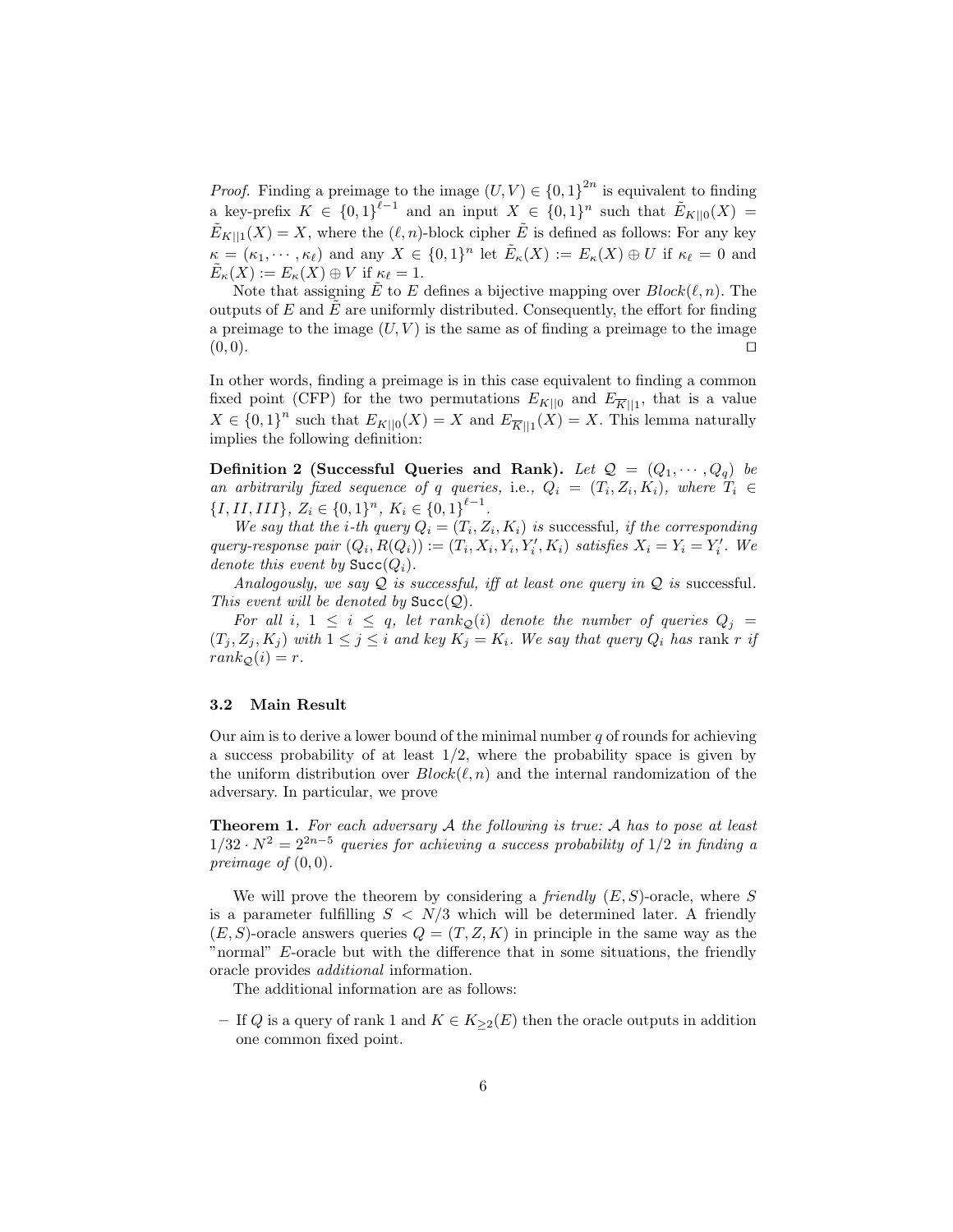- If Q is a query of rank S and  $K \in K_0(E)$  then the oracle's response contains in addition the information that  $K \in K_0(E)$ , that is that no common fixed point does exist under K.
- If Q is a query of rank S and  $K \in K_1(E)$  then the oracle outputs in addition the unique common fixed point.

Clearly, each adversary  $A'$  communicating with an  $E$ -oracle can be simulated by an adversary A communicating with a friendly  $(E, S)$ -oracle, and for each number of rounds, the success probability of  $A$  is not smaller than the success probability of  $A'$ . Thus, it suffices to lower bound the success probabilities of an arbitrarily fixed adversary  $A$  communicating with a friendly  $(E, S)$ -oracles. Note that we can suppose that  $A$  does not pose queries of rank greater than  $S$ .

Let  $Succ(q)$  denote the event that A is successful after q queries, and let  $S_i$ (resp. $\neg S_i$ ) denote the event that the *i*-th query is successful (resp. unsuccessful). Note that the event  $Succ(q)$  implies the existence of some round i,  $1 \leq i \leq q$ , such that the *i*-th query is successful but queries  $1, \dots, i-1$  are not, i.e.,

$$
Pr[Succ(q)] \leq \sum_{i=1}^{q} Pr[\mathbf{S}_i \wedge \neg \mathbf{S}_1 \wedge \dots \wedge \neg \mathbf{S}_{i-1}]
$$
  

$$
\leq \sum_{i=1}^{q} Pr[\mathbf{S}_i | \neg \mathbf{S}_1 \wedge \dots \wedge \neg \mathbf{S}_{i-1}] \cdot Pr[\neg \mathbf{S}_1 \wedge \dots \wedge \neg \mathbf{S}_{i-1}]
$$
  

$$
\leq \sum_{i=1}^{q} P_i,
$$

where we denote  $P_i = Pr[\mathbf{S}_i | \neg \mathbf{S}_1 \wedge \cdots \wedge \neg \mathbf{S}_{i-1}].$ 

After posing  $i - 1$  unsuccessful queries the adversary has three possibilities:

- (1) Take a *new* key prefix K and pose a query of Rank 1.
- (2) Take a key prefix K for which already  $r-1$ ,  $1 \leq r \leq S-2$ , unsuccessful queries have been posed and pose a query of rank  $r, 1 < r < S$ .
- (3) Take a key prefix K for which already  $S-1$  unsuccessful queries have been posed and pose a query of rank S

Let  $P_i^1$ ,  $P_i^2(r)$  and  $P_i^3(S)$  denote the probabilities  $P_i$  under the additional condition that the adversary chooses possibility  $(1),(2)$ , or  $(3)$ , respectively. We prove or result by deriving appropriate upper bounds  $Q_1(N)$ ,  $Q_2(N, S)$ , and  $Q_3(N, S)$ for the probabilities  $P_i^1$ ,  $P_i^2(r)$  and  $P_i^3(S)$ , respectively.

Let  $I_j \subseteq [q], 1 \leq j \leq 3$ , denote the indices where A did choose possibility j. It follows that

$$
Pr[Succ(q)] \le \sum_{i=1}^{q} P_i \le \sum_{i \in I_1} Q_1(N) + \sum_{i \in I_2} Q_2(N, S) + \sum_{i \in I_3} Q_3(N, S)
$$
  

$$
\le q \cdot Q_1(N) + q \cdot Q_2(N, S) + q/S \cdot Q_3(N, S)
$$

Note that  $Pr[Succ(q)] \ge 1/2$  implies that at least one of the inequalities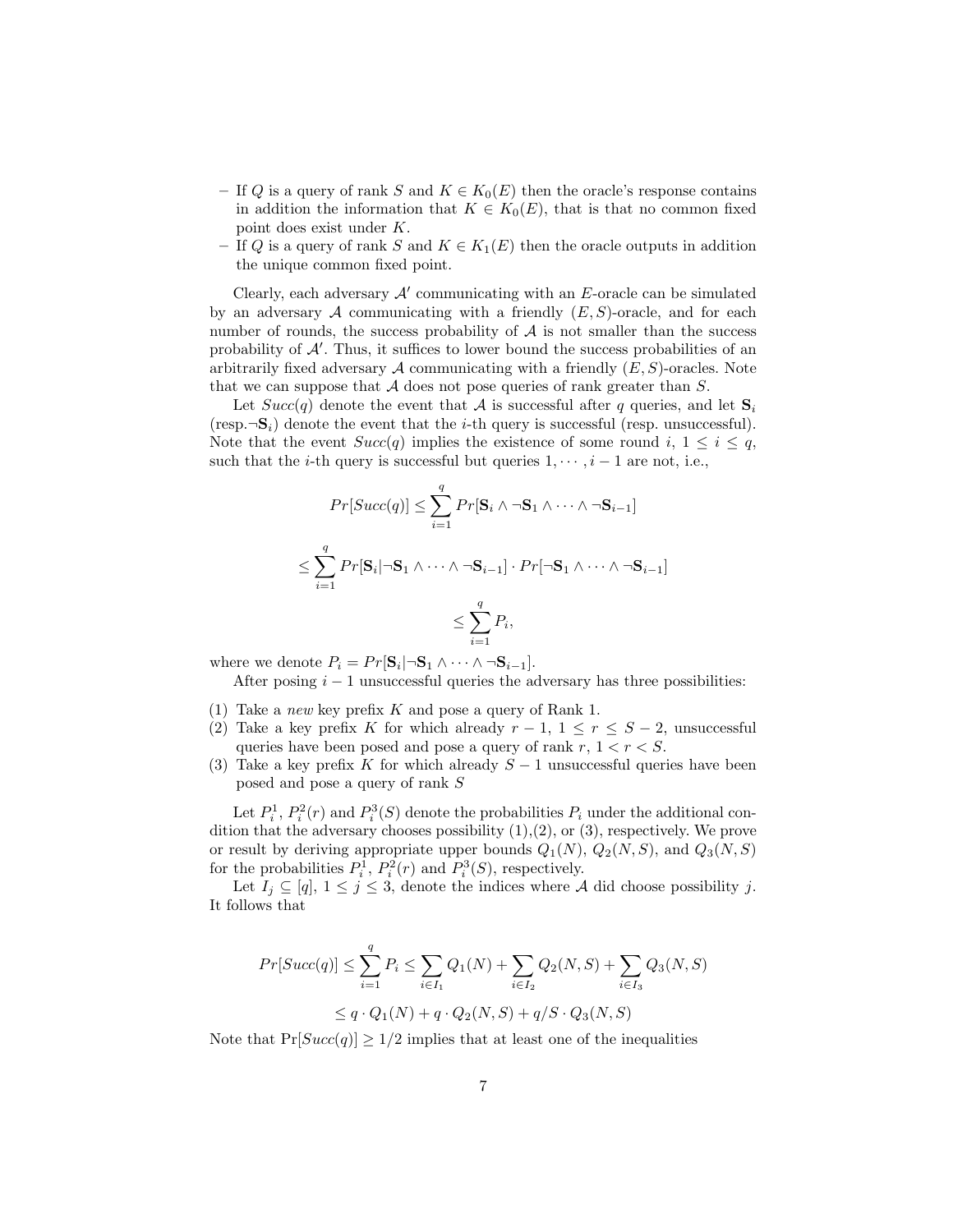$(4)$   $q \cdot Q_1(N) \geq 1/6$ (5)  $q \cdot Q_2(N, S) \geq 1/6$ (6)  $q/S \cdot Q_3(N, S) \geq 1/6$ 

has to be fulfilled. Let us denote by  $Pr[K_0]$  (resp.  $Pr[K_1]$  resp.  $Pr[K_{\geq 2}]$ ) denote the probability that a uniformly distributed pair  $(\pi, \pi')$  of permutations over [N] does not have any common fixed point (resp. has exactly one CFP, resp. has more than one CFP).

We overestimate the probabilities  $P_i^1$ ,  $P_i^2(r)$  and  $P_i^3(S)$  by estimating the probabilities  $Pr[K_0]$ ,  $Pr[K_1]$ , and  $Pr[K_{\geq 2}]$ ). In the case of  $P_i^1$  this is quite obvious. A rank 1 query corresponding to a key prefix K is successful if  $K \in K_{\geq 2}(E)$ or if  $K \in K_1(E)$  and the query is successful in picking the unique CFP of  $(E_{K||0}, E_{\overline{K}||1}),$  i.e., for all  $i \geq 1$ 

$$
P_i^1 = Pr[K_{\geq 2}] + 1/N \cdot Pr[K_1]. \tag{1}
$$

Before asking a query of rank  $r > 1$  (with key prefix K) the adversary has the following information. He knows the values of  $E_{K||0}$  and  $E_{\overline{K}||1}$  on a set  $I \subseteq [N]$ of size  $r - 1$ . Moreover, he knows that  $K \notin K_{\geq 2}(E)$  and that I does not contain a CFP of  $(E_{K||0}, E_{\overline{K}||1})$ . For estimating the probabilities  $P_i^2$  and  $P_i^3$  we have to consider the following definitions. Given a subset  $I \subseteq [N]$  and injective mappings  $c, c' : I \longrightarrow [N]$ , let us denote by  $Pr[K_0|c, c']$  (resp.  $Pr[K_1|c, c']$  resp.  $Pr[K_{\geq 2}|c, c'])$ the probability that a uniformly distributed pair  $(\pi, \pi')$  of permutations over [N] does not have any common fixed point (resp. has exactly one CFP, resp. has more than one CFP) under the condition that  $\pi|_I = c$  and  $\pi'|_I = c'$ . Finally let  $Pr[K_1|c, c', K_0 \cup K_1]$  denote the probability that a uniformly distributed pair  $(\pi, \pi')$  of permutations over [N] has exactly one CFP, under the conditions that  $\pi|_I = c$  and  $\pi'|_I = c'$  and that  $(\pi, \pi') \in K_0 \cup K_1$ .

**Lemma 2.** For all  $i \geq 1$  and all  $r, 2 \leq r \leq S-1$ , there is some set  $I \subseteq [N]$ ,  $|I| = r - 1$ , and a CFP-free pair of injective mappings c, c' : I  $\longrightarrow$  [N] such that

$$
P_i^2(r) = Pr[K_1|c, c', K_0 \cup K_1] \cdot 1/(N - |A|),
$$

where  $A = I \cup c(I) \cup c'(I)$ .

**Proof:** In the situation that the adversary asks a query of rank  $r, 1 < r < S$ , w.r.t. to a key prefix K it is clear that the pair of permutations  $E_{K,0}, E_{\overline{K},1}$  has at most one CFP. The success probability is nonzero only under the condition that  $E_{K,0}, E_{\overline{K},1}$  has exactly one CFP. Under the condition that there is exactly one CFP w.r.t.  $E_{K||0}, E_{\overline{K}||1}$  the adversary's chance to pick the CFP is  $1/(N-|A|)$ , as  $[N]\setminus A$  coincides with the set of all candidates for being a CFP w.r.t.  $E_{K||0}, E_{\overline{K},||}$ .  $\Box$ 

By similar arguments one can show that

P

**Lemma 3.** For all  $i \geq 1$  there is some set  $I \subseteq [N]$ ,  $|I| = S - 1$ , and a CFP-free pair of injective mappings  $c, c': I \longrightarrow [N]$  such that

$$
P_i^3(S) = Pr[K_1|c, c', K_0 \cup K_1]. \ \Box
$$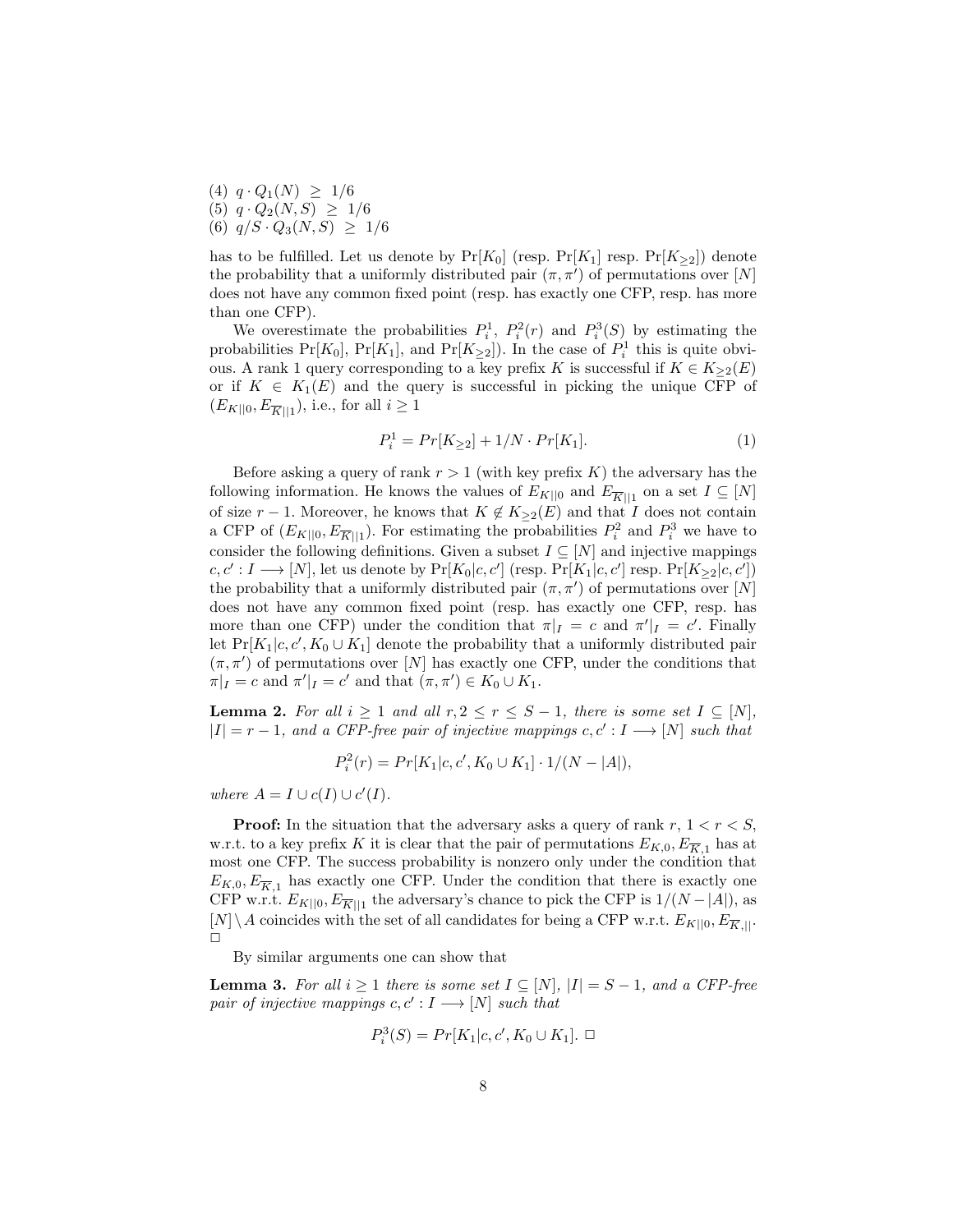We derive the upper bounds  $Q_1(N)$ ,  $Q_2(N, S)$ , and  $Q_3(N, S)$  by using the following technical lemma:

**Lemma 4.** (i) It holds  $Pr[K_1] < 1/N$  and  $Pr[K_{\geq 2}] < 1/N^2$ .

(ii) For all  $t, 2 \le t \le S - 1$ , sets  $I \subseteq [N]$ ,  $|I| = t$  and CFP-free pairs of injective mappings  $c, c' : I \longrightarrow [N]$  it holds that

$$
Pr[K_1|c, c', K_0 \cup K_1] < \frac{N-t}{(N-t)^2 - 1} \leq \frac{1}{N-S}
$$

Proof. Regrading (i) observe that

$$
Pr[K_1] < \sum_{x \in [N]} Pr[(\pi(x) = \pi'(x) = x)] = N \cdot \frac{1}{N^2} = \frac{1}{N}.
$$

and that

$$
Pr[K_{\geq 2}] < \sum_{1 \leq x < x' \leq N} Pr[(\pi(x) = \pi'(x) = x) \land (\pi(x') = \pi'(x') = x')]
$$
\n
$$
= \binom{N}{2} \cdot \frac{1}{(N(N-1))^2} = \frac{1}{2N(N-1)} < \frac{1}{N^2}.\ \Box(i)
$$

Regarding (ii) observe first that

$$
Pr[K_1|c, c', K_0 \cup K_1] = \frac{Pr[K_1|c, c']}{1 - Pr[K_{\geq 2}|c, c']}. \tag{2}
$$

Further observe that

$$
Pr[K_1|c, c'] \le \sum_{x \in [N] \setminus A} Pr[\pi(x) = \pi'(x) = x] \le (N - t) \cdot \frac{1}{(N - t)^2} = \frac{1}{N - t}.
$$
 (3)

(As above let  $A = I \cup c(I) \cup c'(I)$  and note that  $\vert [N] \setminus A \vert \geq N-t$ .) Finally observe that

$$
Pr[K_{\geq 2}|c, c'] \leq \sum_{x < x' \in [N] \setminus A} Pr[(\pi(x) = \pi'(x) = x) \land (\pi(x') = \pi'(x') = x')] \leq
$$
\n
$$
\leq \binom{N-t}{2} \frac{1}{(N-t)^2 (N-t-1)^2} = \frac{1}{2(N-t)(N-t-1)} < \frac{1}{(N-t)^2} \tag{4}
$$

Putting relations  $(2), (3), (4)$  together we obtain

$$
Pr[K_1|c, c', K_0 \cup K_1] \le \frac{1/(N-t)}{1 - (1/(N-t)^2)} = \frac{N-t}{(N-t)^2 - 1}
$$

$$
< \frac{N-t+1}{(N-t)^2 - 1} = \frac{1}{N-t-1}.
$$

As  $t \leq S - 1$  we can write

$$
Pr[K_1|c, c', K_0 \cup K_1] \le \frac{1}{N - S}.\ \Box
$$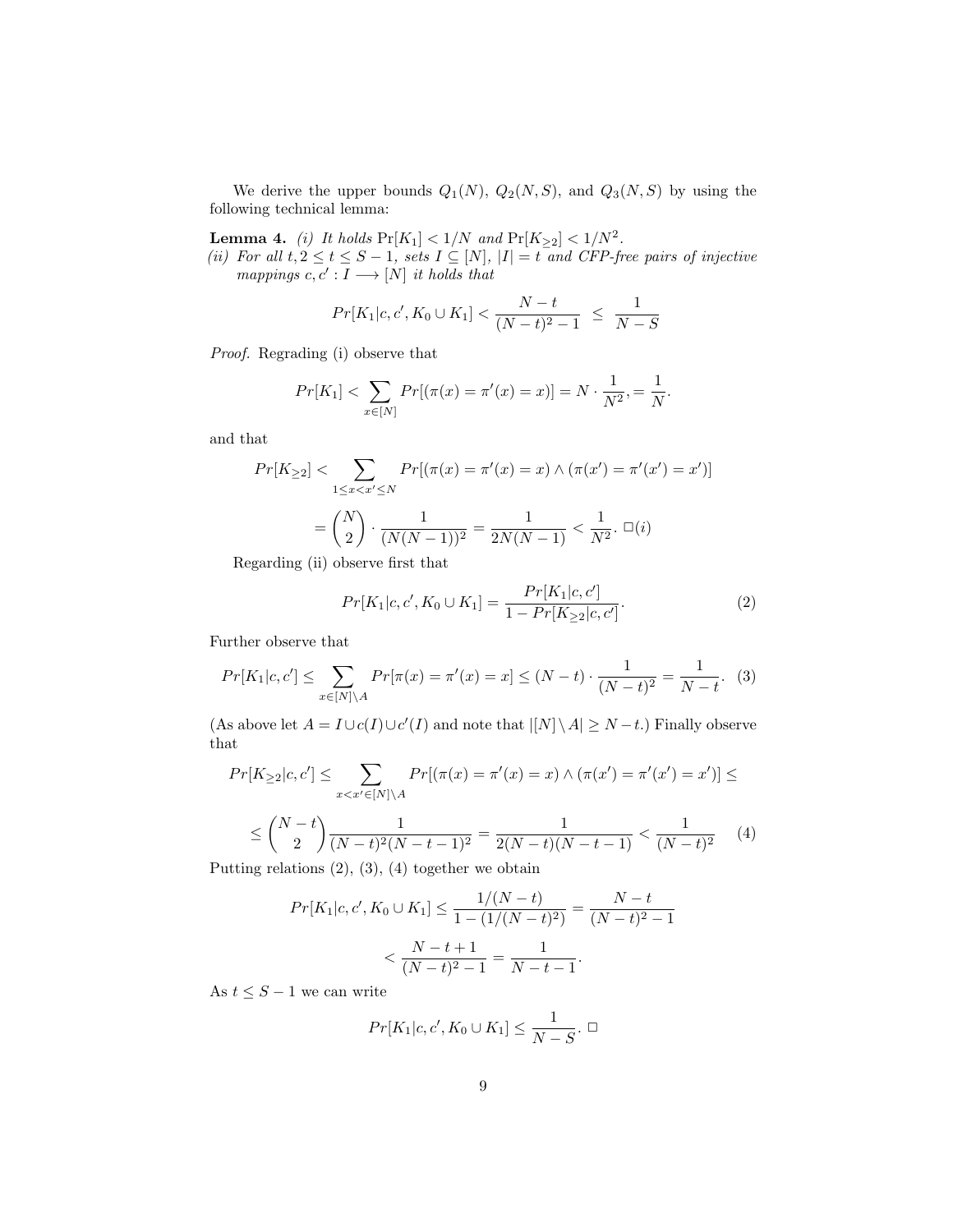Together with equation (1) and Lemma 4, inequality (4) yields the inequality

$$
q \cdot \frac{2}{N^2} \ge 1/6,\tag{5}
$$

i.e.  $q \ge N^2/12$ .

Let us suppose that  $q < N^2/12$ , then  $Pr[Succ(q)] \geq 1/2$  implies that inequality (5) or inequality (6) have to be valid. Note that together with Lemma 2 and Lemma 4 inequality (5) implies that

$$
q \cdot B_2(N, S) \ge 1/6,
$$

where  $B_2(N, S) = \frac{1}{N-S} \cdot \frac{1}{N-3S}$ .

Moreover, together with lemma 4 inequality (6) implies that

$$
q \cdot B_3(N, S) \ge 1/6,
$$

where  $B_3(N, S) = \frac{1}{N-S} \cdot \frac{1}{S}$ .

Observe that these conditions must hold for any choice of S and that  $B_2(N, S)$ increases with S while  $B_3(N, S)$  decreases. Therefore, we are interested into the value  $\max_S(\min(B_2(N, S), B_3(N, S))$  which is achieved if  $B_2(N, S) = B_3(N, S)$ . This is the case for  $S = N/4$ . Consequently, let us fix S to be  $N/4$ . We obtain that  $Pr[Succ(q)] > 1/2$  and  $q < N^2/12$  implies that

$$
q \cdot \frac{1}{3/4 \cdot N} \cdot \frac{4}{N} \ge 1/6,
$$

which implies that

$$
q\geq \frac{1}{32}\cdot N^2.~\square
$$

# 4 A Technique for proving a Preimage Resistance Bound in  $\Omega(2^{2n})$  for Greedy Adversaries

#### 4.1 Preliminaries

Now we present another techniques for estimating the preimage resistance of  $H_1$ . This technique if fundamentally different to the technique given in Sec.3. However, we have to restrict to the reasonable class of "greedy" adversaries. "Greedy" means that no queries are made for which it is known in advance that the success probability of finding the preimage is zero. We make this formal in the following definition:

**Definition 3** (Disjoint Query). Let  $Q = (Q_1, \dots, Q_q)$  be a sequence of queries. Let  $Q_i = (T_i, Z_i, K_i)$  for  $i = 1, \dots, q$  and  $(Q_i, R(Q_i)) = (T_i, X_i, Y_i, Y_i', K_i)$  be the according query-response pair. For a fixed key K, we consider the set  $A(Q, K) \subseteq$  ${0,1}^n$  of all inputs and outputs that occurred so far with respect to the same key, i.e.,

$$
A(\mathcal{Q}, K) := \bigcup_{1 \leq i \leq q: K_i = K} \{X_i, Y_i, Y'_i\}.
$$
\n
$$
(6)
$$

We call a new query  $Q = (T, Z, K)$  to be disjoint to  $Q$ , if  $Z \notin A(Q, K)$ .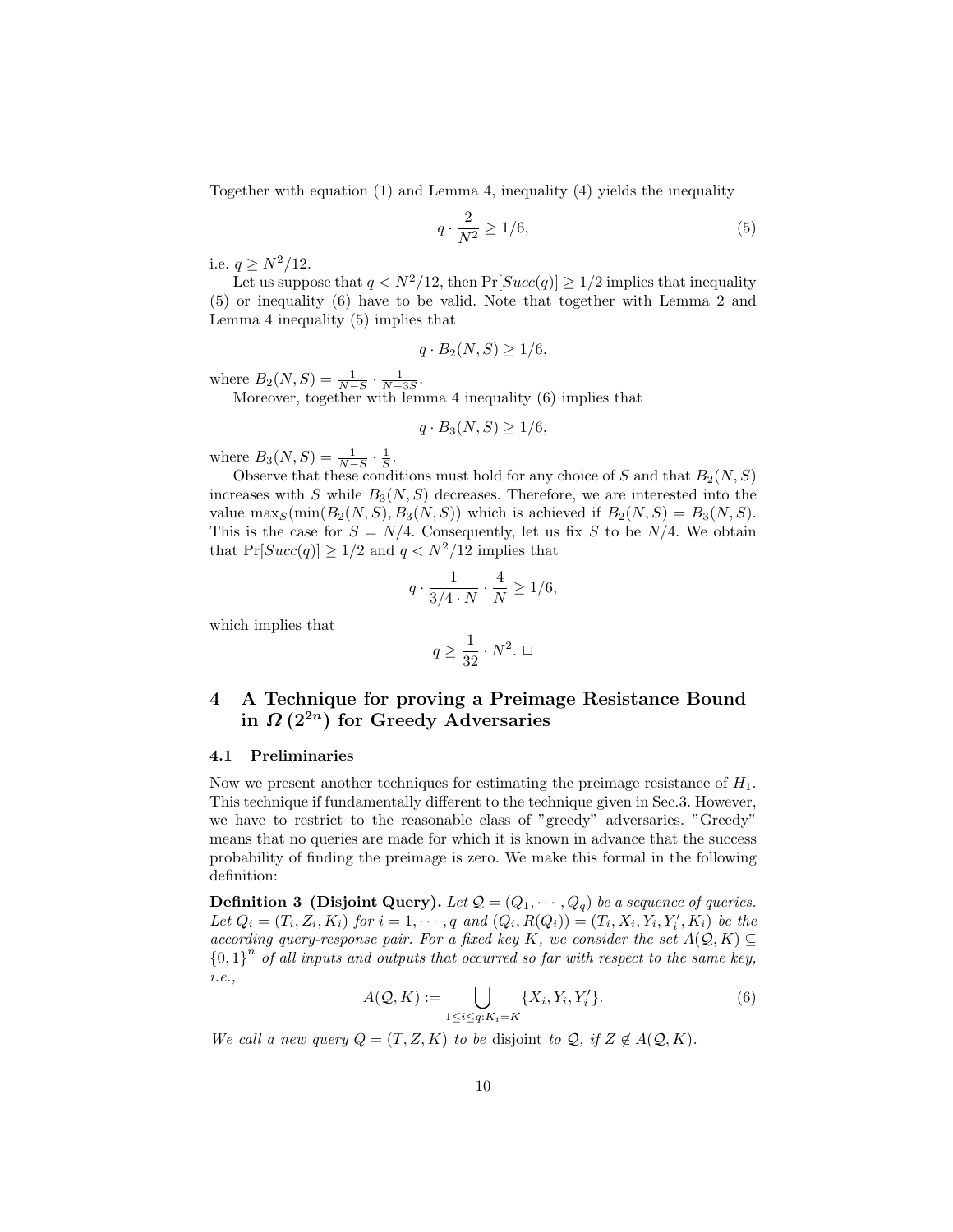The reason for considering disjoint queries is that they characterize the only queries with a non-zero success probability:

**Lemma 5.** Let Fail(Q) denote the event that making queries  $Q = (Q_1, \dots, Q_q)$ was not successful. For a single query  $Q = (T, Z, K)$ , let  $Pr[Q|\text{fail}(Q)]$  denote the probability that  $Q$  is successful under the condition that all queries in  $Q$  have not been successful before. We abbreviate  $N = 2<sup>n</sup>$ . It holds

$$
Pr[Q|\text{Fair}(Q)] \le \begin{cases} 1/(N-q)^2, Q \text{ disjoint to } Q\\ 0, \text{ else.} \end{cases}
$$
(7)

**Proof:** We assume the online mode for the E-oracle. Note that the fact that Q is not successful implies that  $X_i \neq Y_i$  or  $X_i \neq Y'_i$  for all  $i = 1, \dots, q$ . Furthermore, if  $Z \in A(Q, K)$ , i.e., the query is not disjoint, then there exists an index  $i \in \{1, ..., q\}$  such that  $X_i = Z$ ,  $Y_i = Z$ , or  $Y'_i = Z$ . Taking both together immediately shows that Z cannot be a common fixed point.

Let us now suppose that Q is disjoint to Q. We estimate  $Pr[Q|\text{fail}(Q)]$  under the condition that  $T = I$ . For the other two cases  $T \in \{II, III\}$ , the proof can be done in a similar way. The fact that Q is disjoint to Q implies that  $Z \notin$  $\{X_1, \ldots, X_q\}$  and likewise  $Z \notin \{Y_1, \ldots, Y_q\}$  and  $Z \notin \{Y'_1, \ldots, Y'_q\}$ . Consequently, the probability that  $E_{K||0}(Z) = Z$  and the probability that  $E_{\overline{K}||1}(Z) = Z$  are both  $\leq 1/(N-q)$ . As both events are independent, the success probability of Q is  $≤ 1/(N - q)^2$ . The contract of the contract of the contract of the contract of  $\Box$ 

**Definition 4 (Sequence of Disjoint Queries).** We call  $Q$  a sequence of disjoint queries if for all i,  $1 \leq i \leq q-1$ , query  $Q_{i+1}$  is disjoint to  $\mathcal{Q}_{\leq i} :=$  $\{Q_1, \ldots, Q_i\}.$ 

By Lemma 5, we know that this is the only kind of queries that have a nonzero success probability. Although it seems to be plausible that this strategy is optimal, we do not have a proof for this assumption. In other words, we cannot exclude that strategies might exist where asking some queries with zero success probability can yield globally a better success probability.

**Definition 5 (Accepting Computation).** A sequence of queries  $Q$  is called an accepting computation (or, for short,  $Q$  is accepting) iff

- $(1)$  Q is a sequence of disjoint queries.
- (2) For all  $i, 1 \leq i \leq q-1$ , query  $Q_i = (T_i, Z_i, K_i)$  is not successful, i.e.,  $Z_i$  is not a common fixed point, and
- (3) query  $Q_q = (T_q, Z_q, K_q)$  is successful, i.e.,  $E_{K_q||0}(Z_q) = E_{\overline{K_q}||1}(Z_q) = Z_q$ .

#### 4.2 Main Result

The main technical result of this section is the following estimation of the probability  $Pr[Q]$  accepting that Q is an accepting computation.

**Theorem 2.** Consider a sequence  $Q = (Q_1, \dots, Q_q)$  of queries and set  $N := 2^n$ .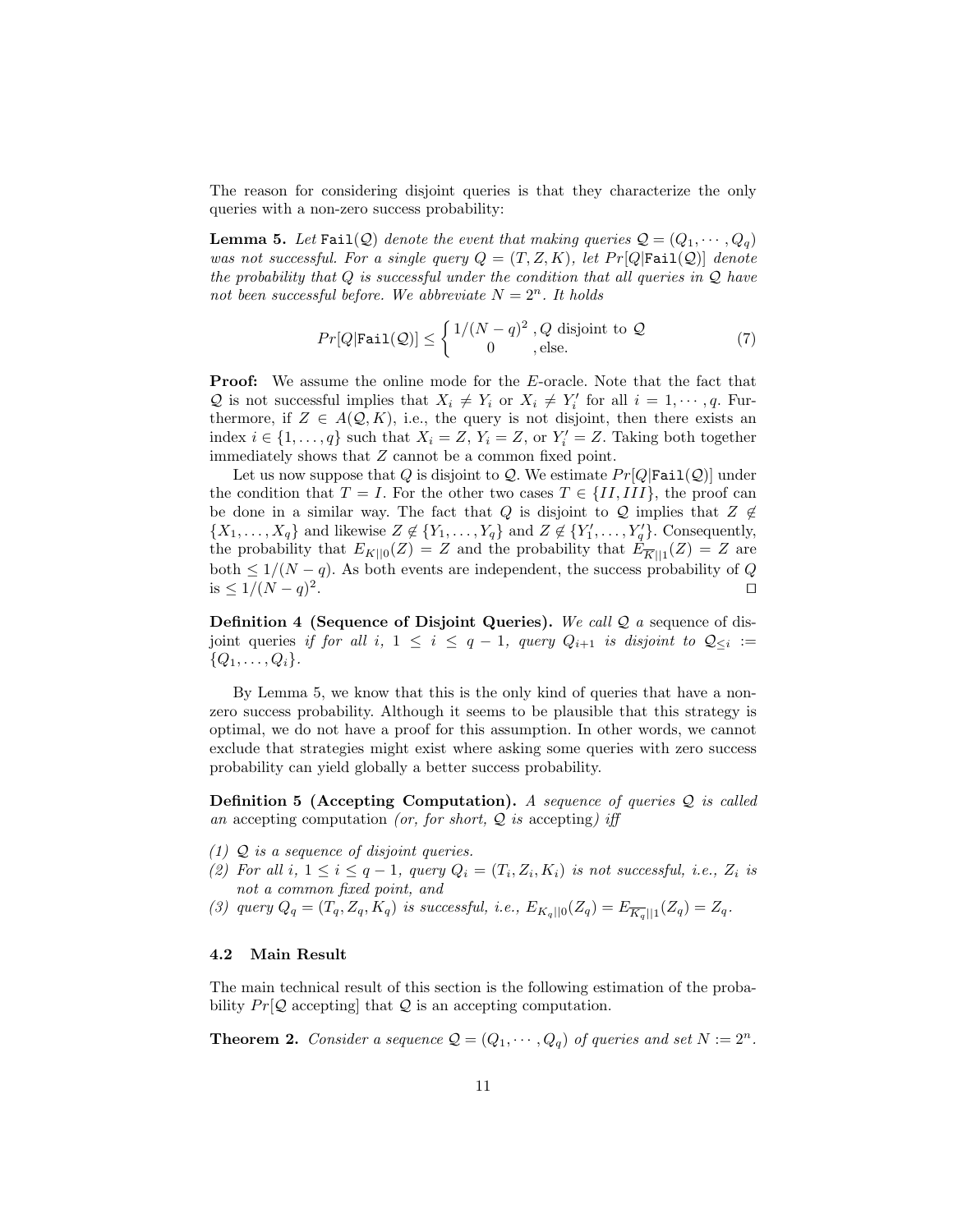- (i) It holds  $Pr[Q \text{ accepting}] \leq \frac{1}{(N-q)^2}$ .
- (ii) If  $q \geq 15/16 \cdot N$  then  $Pr[Q$  accepting  $\leq e^{-1/32 \cdot N}$ .

**Proof:** The proof of part (i) is an straightforward consequence of Lemma 5. The proof of part (ii) is postponed to subsection 4.3.  $\Box$ 

We show now how Theorem 2 can be used to derive a nearly maximal lower bound on the preimage resistance of  $H_1$ . Let  $q \leq N^2$  and  $\mathcal{Q} = (Q_1, \dots, Q_q)$ denote an arbitrarily fixed sequence of *disjoint* queries asked by the adversary with  $Q_i = (T_i, Z_i, K_i)$  for  $1 \leq i \leq q$ .

We call  $\mathcal Q$  to be successful if at least one of the queries  $Q_i$  in  $\mathcal Q$  is successful, i.e.,  $E_{K_i||0}(Z_i) = E_{\overline{K_i}||1}(Z_i) = Z_i$ . This implies that for at least one query  $Q_i \in \mathcal{Q}$ it holds that  $\mathcal{Q}_{\leq i}$  is an accepting computation. Consequently,

$$
Pr\left[\text{Succ}(\mathcal{Q})\right] \le \sum_{i=1}^{q} Pr\left[\mathcal{Q}_{\le i} \text{ accepting}\right].\tag{8}
$$

Observe that the first claim of Theorem 2 does not make any useful statements beyond the birthday bound  $\geq 2^n$ . Indeed, the idea is now to split the set of queries into two sets, according to the statements given in Theorem 2. Let  $r_1 :=$  ${i, rank_Q(i) > \frac{15}{16}N}$  and  $r_2 := {i, rank_Q(i) \leq \frac{15}{16}N}$ . Theorem 2 and Relation (8) yield

$$
Pr\left[\text{Succ}(\mathcal{Q})\right] \le \sum_{i \in r_1} Pr\left[\mathcal{Q}_{\le i} \text{ accepting}\right] + \sum_{i \in r_2} Pr\left[\mathcal{Q}_{\le i} \text{ accepting}\right] \tag{9}
$$

$$
\leq |r_1| \cdot e^{-1/32 \cdot N} + |r_2| \cdot \frac{1}{(N - 15/16 \cdot N)^2} \tag{10}
$$

$$
\leq q \cdot 256 \cdot N^{-2} \tag{11}
$$

if  $N \geq 256$ . We have proved

**Theorem 3.** For achieving a success probability of  $1/2$  in finding a preimage, a greedy adversary has to ask at least  $1/512 \cdot 2^{2n} = 2^{2n-9}$  queries.

#### 4.3 The Proof of Part (ii) of Theorem 2

Let  $q = 15/16 \cdot N$  and  $\mathcal{Q} = (Q_1, \dots, Q_{q+1})$  be an arbitrarily fixed sequence of  $q + 1$  queries w.r.t. the same key  $K \in \{0,1\}^{\ell-1}$ . Let  $Q_i = (T_i, Z_i, K)$  for  $i = 1, \dots, q + 1$ . We derive an upper bound for the probability  $Pr[Q \text{ accepting}]$ . For this purpose, we assume that  $Q$  contains only disjoint queries as this can only increase  $Pr[Q \text{ accepting}]$ .

While asking  $Q_1, \dots, Q_{q+1}$ , the adversary generates sets  $\mathcal{X}_i = \{X_1, \dots, X_i\}$ ,  $\mathcal{Y}_i = \{Y_1, \cdots, Y_i\}$ , and  $\mathcal{Y}'_i = \{Y'_1, \cdots, Y'_i\}$  of size *i*. Let  $\mathcal{A}_i := \mathcal{X}_i \cup Y_i \cup \mathcal{Y}'_i$ . One sees easily that  $|\mathcal{A}_i| + 1 \leq |\mathcal{A}_{i+1}| \leq |\mathcal{A}_i| + 3$  for  $i = 0, \dots, q$ . (Let  $\mathcal{A}_0 = \emptyset$ ). As  $\mathcal Q$  is a sequence of disjoint queries, it must hold that the input  $Z_{q+1}$  is outside of  $\mathcal{A}_q$  and in particular  $|\mathcal{A}_q| < N$ . This implies that

$$
Pr[\mathcal{Q}\text{ accepting}] \le Pr[|\mathcal{A}_q| < N].\tag{12}
$$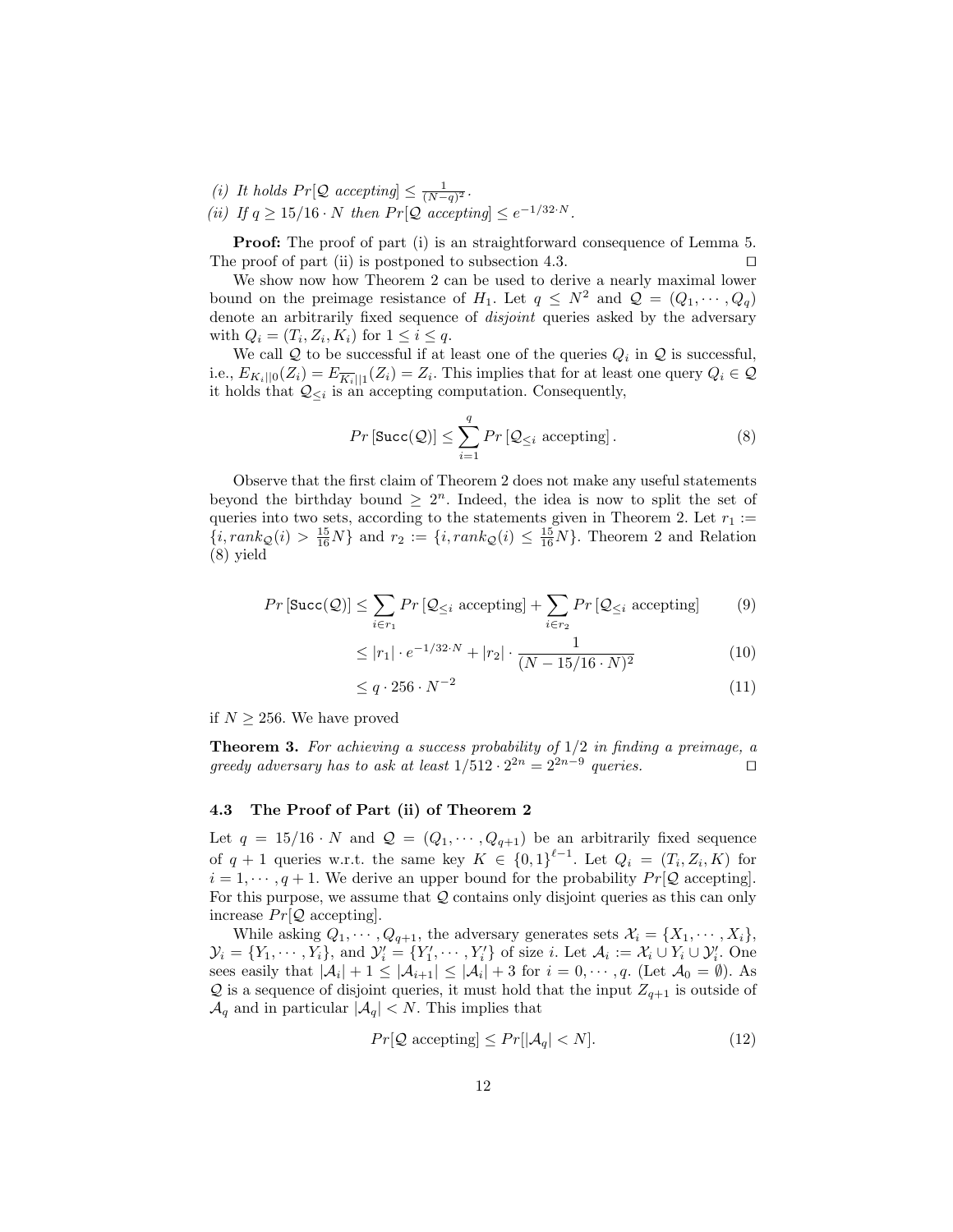We show that the latter event is rather unlikely by taking a closer look on the size of  $\mathcal{A}_{\ell}$  for some smaller index  $\ell < q$ . Fix  $\ell = N/8$ . Because of  $|\mathcal{A}_{i+1}| \geq |\mathcal{A}_{i}| + 1$ , one has  $|A_q| - |A_{\ell}| \ge q - \ell = 15/16N - 2/16N = 13/16N$ . This implies that

$$
|\mathcal{A}_{\ell}| \le |\mathcal{A}_{q}| - 13/16N < N - 13/16N = 3/16N. \tag{13}
$$

It follows that

$$
Pr[|\mathcal{A}_q| < N] \le Pr[|\mathcal{A}_\ell| \le 3/16N] =: p^*.
$$
\n<sup>(14)</sup>

We show that  $p^* \leq e^{-1/32 \cdot N}$  which yields the initial claim by Eqs. (12) and (14).

For this purpose, we introduce a set of independent random Bernoulli variables and make use of Chernov's Inequality [1, Appendix A, pp. 233-240]. We recall it here shortly: Let  $\nu_1, \dots, \nu_n$  be independent random Bernoulli variables. Let  $\sigma = 1/n \cdot \sum_{i=1}^{n} \nu_i$  be the (normed) sum of these variables and  $\mathbf{E}(\sigma) = 1/n \cdot \sum_{i=1}^{n} Pr[\nu_i = 1]$  its expectation value. Then, for all  $\delta > 0$  it holds that  $Pr[\mathbf{E}(\sigma) \sum_{i=1}^{n} Pr[\nu_i = 1]$  its expectation value. Then, for all  $\delta > 0$  it holds that  $Pr[\mathbf{E}(\sigma) \sigma > \delta < e^{-2\delta^2 n}.$ 

For defining the Bernoulli variables, we take a closer look on what happens during asking a query  $Q_i$ . Each query  $Q_i$  is composed of two separate queries  $Q_i^0$ and  $Q_i^1$  to the E-oracle. In sub-query  $Q_i^0$ , the adversary asks an input  $Z_i^0$  and gets a response  $R_i^0 = E_{K_i}(Z_i)$  if a forward query has been made or  $R_i^0 = E_{K_i}^{-1}(Z_i)$  in the case of a backward query. Likewise, for the other sub-query  $Q_i^1$  she requests an input  $Z_i^1$  and gets an answer  $R_i^1$ .

For  $b \in \{0, 1\}$  denote by  $\mathcal{R}_i^b$  the set of possible answers for query  $Q_i^b$ . Note that  $|\mathcal{R}_i^b| = N - (i - 1)$  as  $i - 1$  responses out of N are already taken.<sup>5</sup> Note further that for  $i \leq \ell = N/8$  it holds that

$$
|\mathcal{A}_i| \le 3i < 1/2 \cdot (N - (i - 1)) = 1/2 \cdot |\mathcal{R}_i^b|.\tag{15}
$$

We now introduce subsets of  $\mathcal{R}_i^0$  and  $\mathcal{R}_i^1$  and consider the probability that  $R_i^0$ and  $R_i^1$  fall into these sets, respectively. The reasons are twofold: first, it allows for deriving a lower bound on  $|\mathcal{A}_{\ell}|$ , and second do they imply Bernoulli variables  $\nu_i^0$  and  $\nu_i^1$  as explained above which allow for using Chernov's Inequality. These variables are defined as follows. Suppose that for  $i = 1, \dots, \ell$ , in addition to asking  $Q_i^0$  and  $Q_i^1$ , the adversary does the following.

- Before asking  $Q_i^0$  she fixes a set  $\tilde{\mathcal{R}}_i^0 \subseteq \mathcal{R}_i^0 \setminus (\mathcal{A}_{i-1} \cup \{Z_i\})$  of size  $\lceil |\mathcal{R}_i^0|/2 \rceil$ , and
- − before asking  $Q_i^1$  she fixes a set  $\tilde{\mathcal{R}}_i^1$  ⊆  $\mathcal{R}_i^1 \setminus (\mathcal{A}_{i-1} \cup \{Z_i, Z_i'\})$  of size  $\lceil |\mathcal{R}_i^1|/2 \rceil$ .

Inequality (15) guarantees that this is always possible. For  $i = 1, \dots, s$  let  $\nu_i^0 \in$  $\{0,1\}$  denote the random Bernoulli variable taking 1 iff  $R_i^0 \in \tilde{\mathcal{R}}_i^0$ , and analogously let  $\nu_i^1 \in \{0,1\}$  denote the random Bernoulli variables taking value 1 iff  $R_i^1 \in \tilde{\mathcal{R}}_i^1$ .

As we are considering the ideal cipher model,  $\nu_i^0$  and  $\nu_i^1$  are independent random Bernoulli variables. Let  $\sigma = \frac{1}{2\ell} \cdot \sum_{i=1}^{\ell} (\nu_i^0 + \nu_i^1)$  the normed sum. We can apply Chernov's Inequality which tells that  $Pr[\mathbf{E}(\sigma) - \sigma > \delta] < e^{-2\delta^2 n}$ .

<sup>&</sup>lt;sup>5</sup> Note that  $\mathcal{R}_i^0 = \{0,1\}^n \setminus \mathcal{X}_{i-1}$  for  $T_i \in \{I,II\}$  and  $\mathcal{R}_i^0 = \{0,1\}^n \setminus \mathcal{Y}_{i-1}$  if  $T_i = I$ . Note further that  $\mathcal{R}_i^1 = \{0,1\}^n \setminus \mathcal{Y}_{i-1}'$  for  $T_i \in \{I,II\}$  and  $\mathcal{R}_i^1 = \{0,1\}^n \setminus \mathcal{X}_{i-1}$  for  $T_i = III.$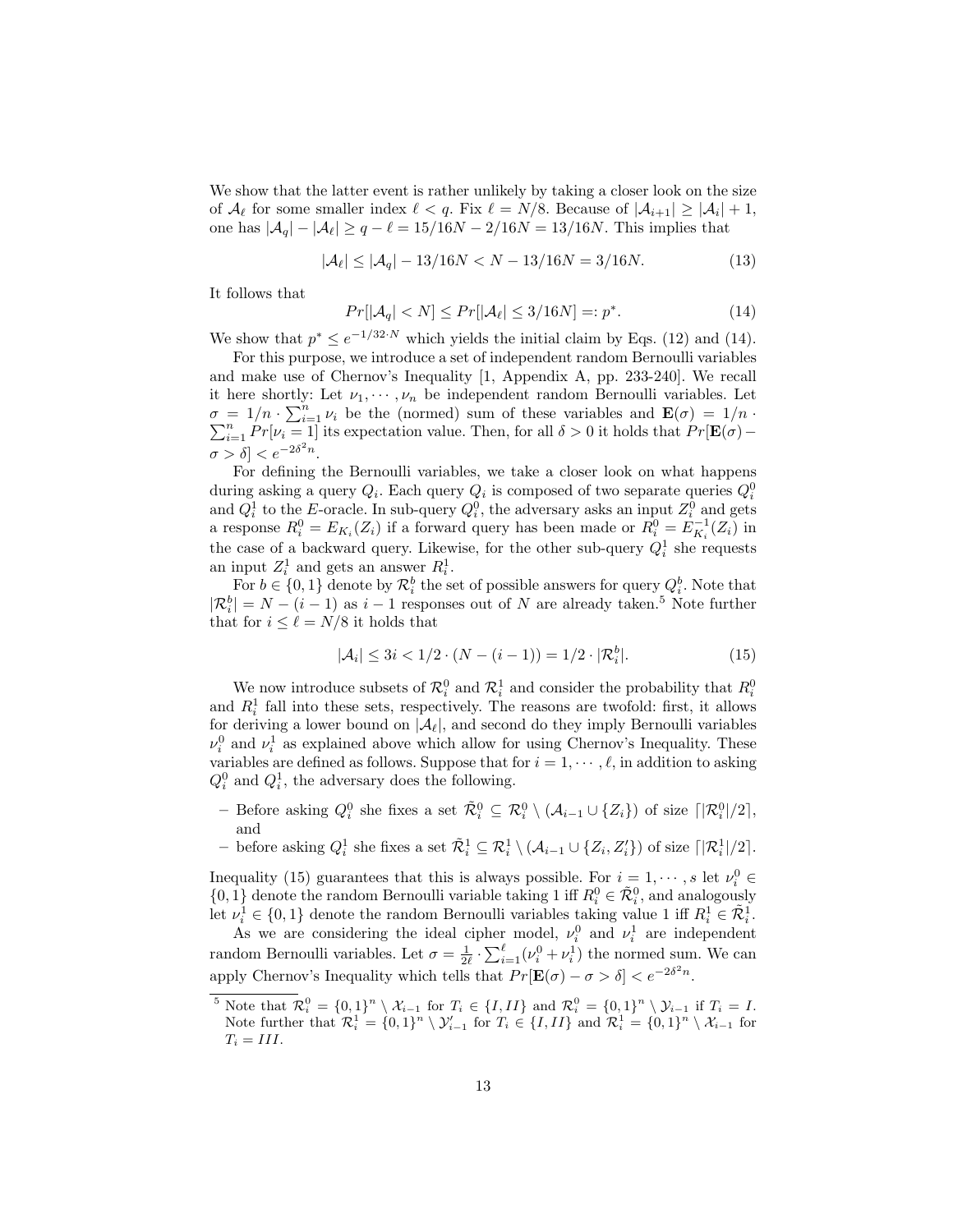As each variable takes 1 with a probability  $\geq 1/2$ , one sees easily that that  $\mathbf{E}(\sigma) \geq 1/2$  and in particular  $1/4 \leq \mathbf{E}(\sigma) - 1/4$ . Furthermore, let  $\sigma^* := 2\ell \cdot \sigma =$  $\sum_{i=1}^{\ell} (\nu_i^0 + \nu_i^1)$ . Observe that  $|\mathcal{A}_{i+1}| \geq |\mathcal{A}_i| + 1 + \nu_i^0 + \nu_i^1$  and hence  $|\mathcal{A}_{\ell}| \geq \ell + \sigma^*$ . Thus,  $|\mathcal{A}_{\ell}| \leq 3/16N$  implies  $\ell + \sigma^* \leq 3/16N \Leftrightarrow \sigma^* \leq 1/16N$  as  $\ell = 1/8N$  by definition.

Putting everything together gives

$$
p^* \le Pr[\sigma^* < 1/16 \cdot N] = Pr[2\ell \cdot \sigma < 1/16 \cdot N] \tag{16}
$$

$$
=Pr[\sigma < 1/4] \le Pr[\sigma < \mathbf{E}(\sigma) - 1/4] = Pr[\mathbf{E}(\sigma) - \sigma > 1/4]
$$
 (17)

$$
\langle e^{-2/16 \cdot 2s} = e^{-1/32 \cdot N}.\tag{18}
$$

Remark 1. Observe that one key ingredient of the proof was to show that with a high probability, the number of disjoint queries cannot grow above 15/16N. Intuitively, one might expect that this bound is highly overrated. Indeed, computer simulations indicated that on average, only about  $N/2$  disjoint queries are possible. If this bound holds in general (which is currently an open question), this would imply a lower bound of  $2^{-3} \cdot 2^{2n}$  queries, being better than the bound derived with the technique discussed in Sec. 3.

## 5 Discussion and Conclusion

We developed and applied new techniques for determining lower bounds with respect to preimage resistance that make it possible, for the first time, to prove security bounds way beyond the birthday barrier for double length compression functions. This is a major breakthrough, especially when one considers that the first double length compression functions have been published about 20 years ago and taking into account that a lot of researchers have tried – but failed – in delivering beyond birthday bounds.

Although this result is a significant step forward, there are still a lot of challenges open in the field of block cipher based double length hashing. For example, is it possible to prove bounds with a better constant? Can the second technique be extended to any adversary and/or the conjecture stated in Remark 1 shown to be true? More general, can our techniques be adapted for assessing other known constructions like Abreast-DM or Tandem-DM or are other interesting generalizations possible? Closely related is the question of how these techniques can be applied to single call double length hash functions, e.g. [16].

## Acknowledgement

We are very thankful to Jooyoung Lee, Martijn Stam, and John Steinberger for helpful comments. They pointed out a mistake in the first version of the first technique which eventually brought us to revise the proof.